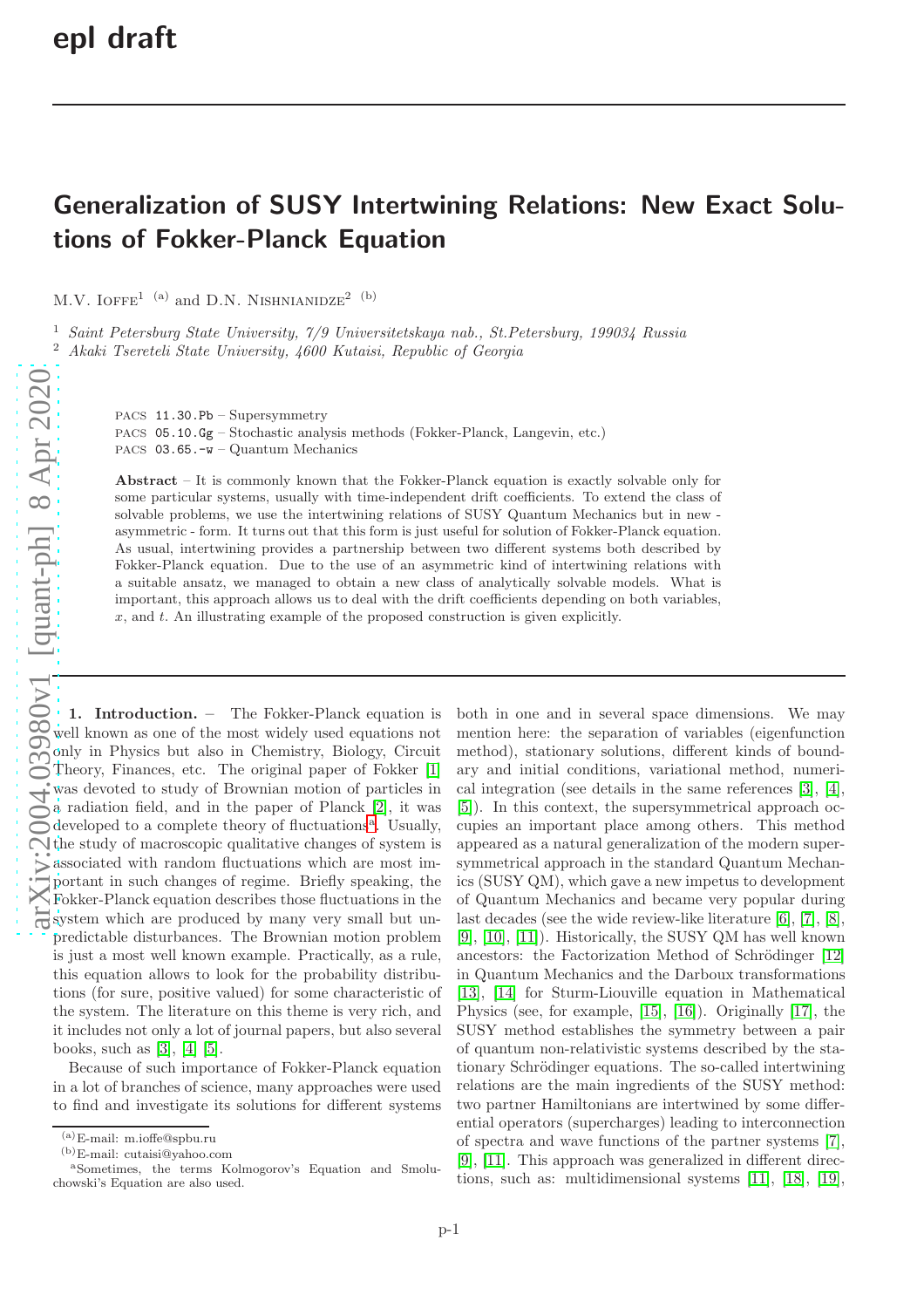systems with matrix potentials [\[20\]](#page-4-19), exactly and quasiexactly solvable models [\[21\]](#page-4-20), [\[22\]](#page-4-21), parasupersymmetry [\[23\]](#page-4-22) and many others.

Among a variety of generalizations of SUSY method, one is of special interest in the context of the present paper. We mean generalization to the case of nonstationary Schródinger equation  $[24]$ ,  $[25]$ , and to the case of Fokker-Planck equation which is close to it. The latter case was considered by different authors, for example: in [\[26\]](#page-5-0), [\[25\]](#page-4-24) with usual first order supercharges, in [\[27\]](#page-5-1), [\[28\]](#page-5-2) with higher order supercharges, in [\[29\]](#page-5-3) with  $(1 + 2)$  Fokker-Planck equation, in [\[30\]](#page-5-4) with quasi-exactly solvable models. In the present paper, we shall develop further the supersymmetrical approach by means of new - asymmetric - form of intertwining relations, where instead of a pair of mutually conjugated intertwining operators (supercharges), two pairs are used. Thus, the intertwining relations become asymmetric, and a variety of their possible solutions become much more wide. This kind of generalization was used in [\[31\]](#page-5-5), [\[32\]](#page-5-6) within some mathematical problems, and very recently in [\[33\]](#page-5-7) in the framework of investigation of graphene-like materials for solution of  $(1 + 1)$  massless Dirac equation. The paper is organized as follows. In the next section, we formulate the asymmetric generalization of intertwining relations for the Fokker-Planck equations, and we shall solve these relations in the framework of some suitable anzatses. In particular, one of the partner potentials  $V_2$  is taken constant, but even this simple choice provides a wide variety of nontrivial solutions for the second potential  $V_1(x, t)$ . In the third section, an illustrative example will demonstrate how this algorithm can be used.

2. Asymmetric intertwining of Fokker-Planck operators. – We start by definition of the  $(1 +$ 1)−dimensional Fokker-Planck (FP) operator with a constant diffusion coefficient  $D = 1$  and a drift coefficient  $U(x, t)$ , depending on both variables:

<span id="page-1-0"></span>
$$
F[U] = -\partial_t + \partial^2 + \partial U'(x, t) =
$$
  
-  $\partial_t + \partial^2 + U'(x, t)\partial + U''(x, t); \ \partial \equiv \frac{\partial}{\partial x}(1)$ 

where prime means derivative over x. Solution  $P(x, t)$  of the Fokker-Planck equation

<span id="page-1-1"></span>
$$
F[U]P(x,t) = 0\tag{2}
$$

must be a real and positive function: it represents the probability distribution  $P(x, t)$ . It is convenient to transform the operator  $(1)$  and the equation  $(2)$  into the equivalent form of diffusion equation for the function  $\Psi(x, t)$ :

<span id="page-1-2"></span>
$$
D[V]\Psi(x,t) \equiv \left(-\partial_t + \partial_x^2 - V(x,t)\right)\Psi(x,t) = 0;
$$
  

$$
\Psi(x,t) = \exp\left(U(x,t)/2\right)P(x,t),
$$
 (3)

where the "potential"  $V(x, t)$  is expressed in terms of the drift coefficient  $U(x, t)$  as:

<span id="page-1-7"></span>
$$
V(x,t) = \frac{1}{4}(U'(x,t))^2 - \frac{1}{2}U''(x,t) - \frac{1}{2}\dot{U}(x,t)
$$
 (4)

$$
\dot{U}(x,t) \equiv \frac{\partial}{\partial t}U(x,t).
$$

Although the equation [\(3\)](#page-1-2) seems to be similar (up to replacing  $t \rightarrow it$  to the non-stationary Schrödinger equation, there are significant differences between them. Namely, 1) the operator  $D[V]$  in [\(3\)](#page-1-2) is not Hermitian, and 2) its zero mode  $\Psi(x,t)$  has to be real and positive like the probability  $P(x, t)$ .

Of course, it is possible to solve the FP equation (and the equivalent diffusion equation) analytically only in certain specific cases. In this sense, the situation is completely analogous to the situation with non-stationary Schrödinger equation. The FP equation appears in a great variety of physical problems, and beyond Physics as well, therefore, each opportunity to enlarge the class of analytically solvable cases of [\(2\)](#page-1-1) has to be investigated. Among methods of solution, one - namely supersymmetrical (SUSY) method - must be mentioned here. Earlier, the method of SUSY transformations was generalized from the spectral problem with stationary Schrödinger equation to the problem of solution for non-stationary one [\[24\]](#page-4-23), [\[25\]](#page-4-24). Due to similarity between diffusion and non-stationary equations, this idea was successfully realized for FP equation as well by means of supercharges of first and higher orders in derivatives [\[26\]](#page-5-0), [\[25\]](#page-4-24), [\[27\]](#page-5-1), [\[28\]](#page-5-2), [\[29\]](#page-5-3), [\[30\]](#page-5-4).

In the present paper, instead of the usual ones, we shall explore the asymmetric intertwining relations:

<span id="page-1-3"></span>
$$
D[V_1(x,t)] N(x,t) = M(x,t) D[V_2(x,t)],
$$
 (5)

for a pair of operators  $D[V]$ , where, in contrast to standard SUSY Quantum Mechanics, operators N and M do not coincide [\[31\]](#page-5-5), [\[32\]](#page-5-6), [\[33\]](#page-5-7). As in original SUSY Quantum Mechanics  $[17]$ , analogues of supercharges N, M are differential operators of first order in derivatives:

$$
N(x,t) = f_0(x,t)\partial_t + f_1(x,t)\partial + f_2(x,t); \quad (6)
$$

$$
M(x,t) = g_0(x,t)\partial_t + g_1(x,t)\partial + g_2(x,t), \quad (7)
$$

with coefficient functions which must be found from the intertwining relations [\(5\)](#page-1-3). If we shall manage with solution of intertwining relations [\(5\)](#page-1-3), i.e. if we shall find analytically both potentials  $V_{1,2}$  and all coefficients  $f_i$ ,  $g_i$  for  $i = 0, 1, 2$ , a partnership between the zero modes  $\Psi_1(x, t)$ and  $\Psi_2(x,t)$  of operators  $D[V_1]$  and  $D[V_2]$ , correspondingly, will be established. Indeed, for the known function  $\Psi_2(x,t)$  such that

<span id="page-1-4"></span>
$$
D[V_2(x,t)]\Psi_2(x,t) = 0,
$$
\n(8)

one obtains from [\(5\)](#page-1-3) that the function

<span id="page-1-6"></span>
$$
\Psi_1(x,t) = N(x,t)\Psi_2(x,t) \tag{9}
$$

is the zero mode of  $D[V_1]$ :

<span id="page-1-5"></span>
$$
D[V_1(x,t)]\Psi_1(x,t) = 0.
$$
 (10)

Thus, if the problem [\(8\)](#page-1-4) with chosen (more or less simple) potential  $V_2(x,t)$  is solved, we shall obtain solution of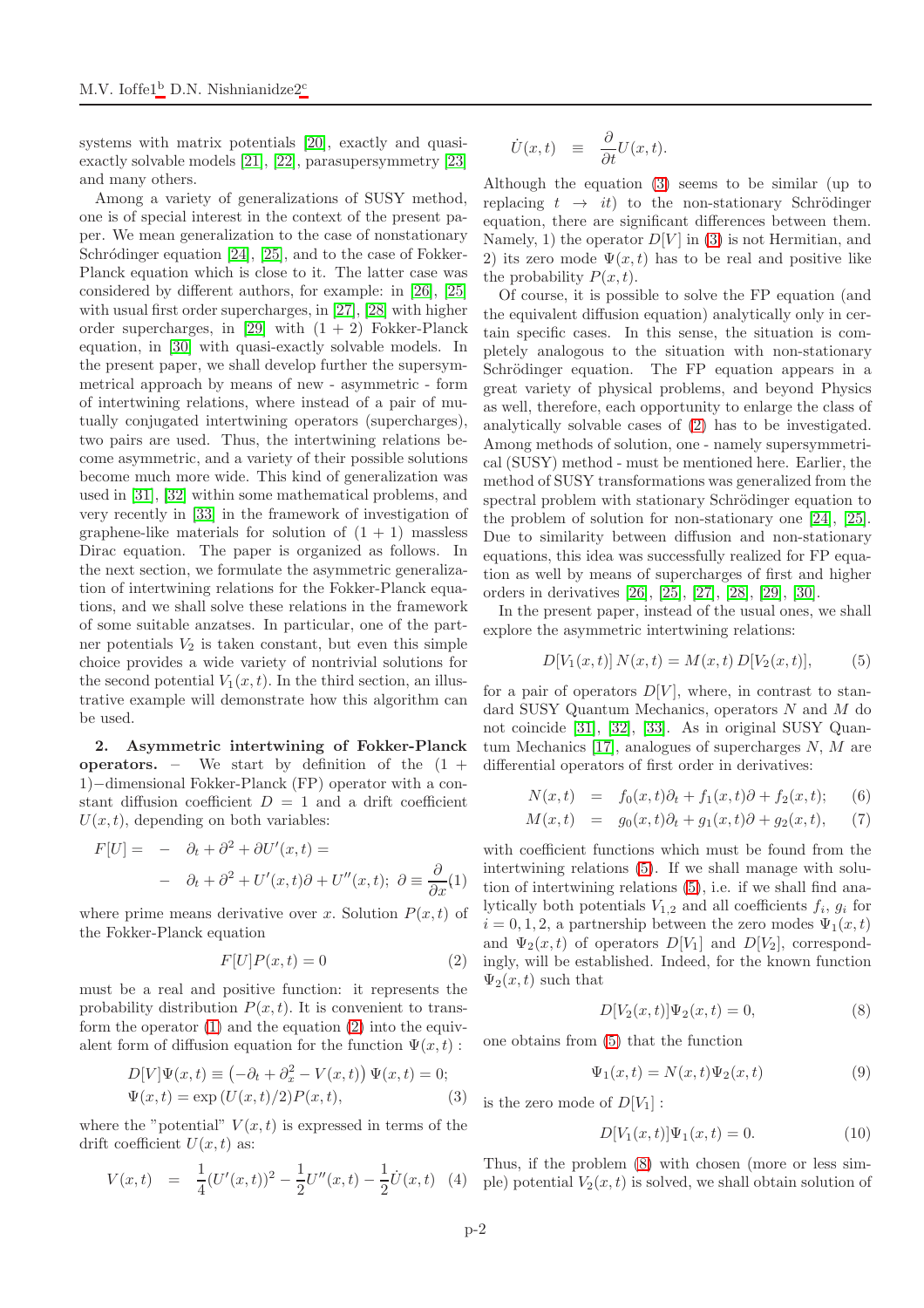the problem [\(10\)](#page-1-5) with (probably, much more complicate) potential  $V_1(x,t)$ .

The next task, solution of asymmetric intertwining relations, can be performed by equating coefficients for different derivatives in the left and right parts of [\(5\)](#page-1-3). The result is the following:

<span id="page-2-0"></span>
$$
g_0(x,t) = f_0(x,t); \t\t(11)
$$

$$
g_1(x,t) = f_1(x,t) = f_1(x,t) - 2f'_0(x,t); \tag{12}
$$

$$
g_2(x,t) = f_2(x,t) + 2f'_1(x,t); \tag{13}
$$

$$
V_2(x,t) = V_1(x,t) - 2f'_1(x,t); \tag{14}
$$

$$
g_1(x,t)V_2(x,t) = f_1(x,t)V_1(x,t) + \dot{f}_1(x,t)
$$
  
-
$$
f_1''(x,t) - 2f_2'(x,t);
$$
 (15)

$$
g_2(x,t) + g_0 V_2(x,t) = f_0(x,t) V_1(x,t) + \dot{f}_0(x,t)
$$
  

$$
-f''_0(x,t) + f_2(x,t);
$$
 (16)

$$
g_0(x, t)\dot{V}_2(x, t) + g_1(x, t)V'_2(x, t) + g_2(x, t)V_2(x, t) =
$$
  
=  $f_2(x, t)V_1(x, t) + \dot{f}_2(x, t) - f''_2(x, t).$  (17)

First of all, it follows from  $(12)$  and  $(11)$  that both  $f_0$  and  $g_0$  depend only on time. Then, one can extract  $f_0(t)$  from both sides of intertwining [\(5\)](#page-1-3) modifying potential  $V_1(x, t)$ :

$$
f_0(t)D\left[V_1(x,t) + \frac{\dot{f}_0(t)}{f_0(t)}\right] \cdot \left(\partial_t + \tilde{f}_1(x,t)\partial + \tilde{f}_2(x,t)\right) =
$$

$$
= f_0(t)\left(\partial_t + \tilde{f}_1(x,t)\partial + \tilde{g}_2(x,t)\right) \cdot D[V_2(x,t)]. \tag{18}
$$

For this reason, below we shall take  $f_0 = g_0 = 1$  from the very beginning<sup>[d](#page-2-1)</sup>.

All equations of the system [\(12\)](#page-2-0)-[\(16\)](#page-2-0) can be solved explicitly, and all coefficients can be expressed in terms of one arbitrary function  $f(x, t)$ :

<span id="page-2-3"></span>
$$
g_1(x,t) = f_1(x,t) \equiv f'(x,t); \tag{19}
$$

$$
g_2(x,t) = f_2(x,t) - 2f''(x,t); \tag{20}
$$

$$
f_2(x,t) = \frac{1}{2}((f'(x,t))^2 - f''(x,t) + \dot{f}(x,t));
$$
 (21)

$$
V_2(x,t) = V_1(x,t) - 2f''(x,t),
$$
\n(22)

while the last equation [\(17\)](#page-2-0) takes the following form of a nonlinear relation between the potential  $V_2(x, t)$  and function  $f(x, t)$ :

<span id="page-2-2"></span>
$$
\dot{f}_2(x,t) + 2f''(x,t)f_2(x,t) - f''_2(x,t) = \n= f'(x,t)V'_2(x,t) + 2f''(x,t)V_2(x,t) + \dot{V}_2(x,t)(23)
$$

Since this relation can not be resolved in a general form, we must try to find as many particular solutions as possible.

Now we shall study rather simple ansatz which helps us find a variety of such solutions. The constant potential:

<span id="page-2-6"></span>
$$
V_2(x,t) = c/2,
$$
\n(24)

is a most obvious choice, for which Eq.[\(23\)](#page-2-2) is simplified essentially, and it is solved by:

$$
f_2(x,t) = c/2.
$$
 (25)

Fortunately, eq.[\(21\)](#page-2-3)

$$
c = (f'(x,t))^2 - f''(x,t) + \dot{f}(x,t)
$$
 (26)

can be linearized by the substitution

<span id="page-2-11"></span>
$$
f(x,t) = ct - \ln \omega(x,t),
$$
 (27)

where  $\omega(x, t)$  is an arbitrary positive solution of the heat equation:

<span id="page-2-4"></span>
$$
\dot{\omega}(x,t) = \omega''(x,t). \tag{28}
$$

A wide variety of solutions of [\(28\)](#page-2-4) is known for different domains on the plane  $(x, t)$  and different kinds of boundary and initial conditions (see, for example, a collection in sect. 1.1.1 of the handbook [\[34\]](#page-5-8)). Meanwhile, calculations above, together with [\(22\)](#page-2-3), allow us to build the partner potential  $V_1(x, t)$ , also in terms of chosen solution  $\omega(x, t)$ :

<span id="page-2-7"></span>
$$
V_1(x,t) = V_2(x,t) + 2f''(x,t) = \frac{c}{2} - 2(\ln \omega(x,t))'' =
$$
  
=  $\frac{c}{2} - 2\frac{\omega(x,t)}{\omega(x,t)} + 2\frac{(\omega'(x,t))^2}{\omega^2(x,t)}.$  (29)

8) The diffusion equation [\(8\)](#page-1-4) with constant potential  $V_2 =$  $c/2$  allows a lot of solutions  $\Psi_2(x,t)$ , and the choice depends on the boundary conditions in the specific situation (see sect. 1.1.3 also in [\[34\]](#page-5-8), where the solutions of homogeneous equation with constant potential are listed). After choosing the solution  $\Psi_2(x, t)$ , the partner "wave function"  $\Psi_1(x,t)$  can be obtained according to eq.[\(9\)](#page-1-6):

<span id="page-2-5"></span>
$$
\Psi_1(x,t) = \left(\partial_t + f'(x,t)\partial + \frac{c}{2}\right)\Psi_2(x,t). \tag{30}
$$

Analogously to the partnership [\(30\)](#page-2-5) between  $\Psi_1(x,t)$ and  $\Psi_2(x,t)$ , it would be interesting to find the direct partner relations between the drift coefficients  $U_1(x, t)$  and  $U_2(x,t)$ . To achieve this goal, first of all it is necessary to recover the drift coefficients  $U(x, t)$  from the corresponding potentials  $V(x, t)$  using the relation eq.[\(4\)](#page-1-7). Here again, the logarithmic substitution is definitely useful:

<span id="page-2-8"></span>
$$
U(x,t) \equiv -2\ln(\rho(x,t)),\tag{31}
$$

so that:

<span id="page-2-9"></span>
$$
\rho''(x,t) = -\dot{\rho}(x,t) + V(x,t)\rho(x,t).
$$
 (32)

We are interested in solutions  $\rho_1(x,t)$  and  $\rho_2(x,t)$  for potentials given by expressions [\(24\)](#page-2-6) and [\(29\)](#page-2-7), correspondingly. In particular, for the constant potential  $V_2$ :

<span id="page-2-10"></span>
$$
U_2(x,t) = -ct - 2\ln(v(x,t)); \ v''(x,t) = -\dot{v}(x,t), \tag{33}
$$

where the specific choice for solution  $v(x, t)$  again depends on the specific boundary and initial conditions.

<span id="page-2-1"></span><sup>&</sup>lt;sup>d</sup>Strictly speaking, we ignored one more option when both  $f_0$  and  $g_0$  vanish. In such a case, the system  $(12)-(17)$  $(12)-(17)$  can be solved but only with  $g_1 = f_1$  and  $f_2 = g_2$ , i.e. with  $N(x,t) = M(x,t)$ . Thus, this option corresponds to old symmetrical intertwining relations which were studied earlier (for example, see [\[25\]](#page-4-24)) and are not the subject of the present paper.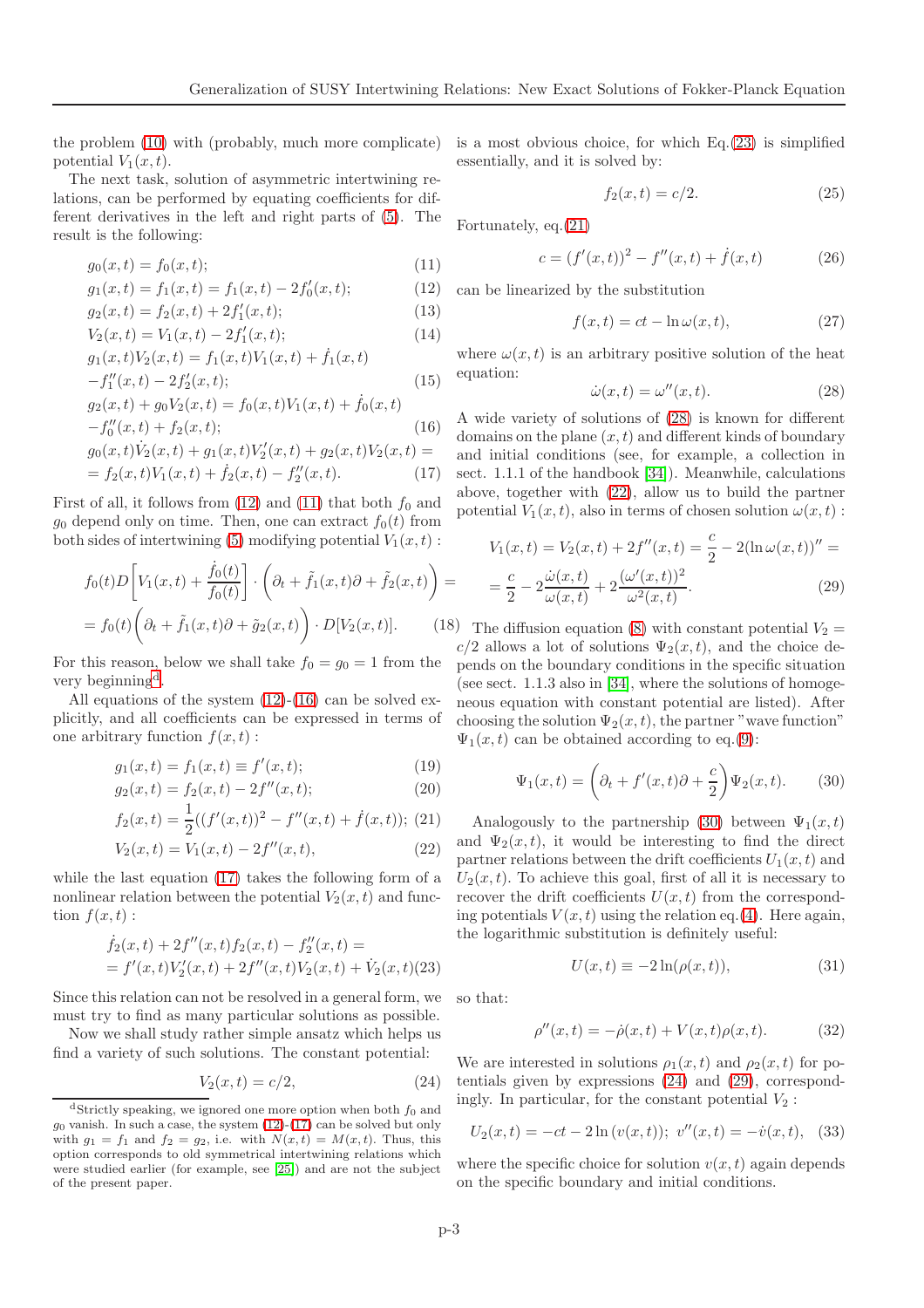An explicit determination of the drift coefficient  $U_1(x,t)$ (or, corresponding  $\rho_1(x,t)$  of [\(31\)](#page-2-8)) directly from equation [\(32\)](#page-2-9) with a coefficient function  $V_1(x,t)$  given by [\(29\)](#page-2-7) seems to be really difficult problem. But some indirect way can be used to overcome this problem by choosing some suitable anzats - an additional restriction on a class of functions  $\rho_1(x,t)$ . One such hint can be obtained from the conjugate intertwining relation:

<span id="page-3-0"></span>
$$
N^{\dagger} D^{\dagger} [V_1(x,t)] = D^{\dagger} [V_2(x,t)] M^{\dagger}(x,t), \quad (34)
$$

where, in particular,

$$
D^{\dagger}[V] = \partial_t + \partial^2 - V(x, t). \tag{35}
$$

From eqs.[\(4\)](#page-1-7), [\(32\)](#page-2-9), [\(31\)](#page-2-8) it follows that  $\rho_1(x,t)$  is just a zero mode of  $D^{\dagger}[V_1]$ . The solutions  $f_i, g_i, V_1, V_2$  found above provide that both intertwining [\(5\)](#page-1-3) and [\(34\)](#page-3-0) are fulfilled as an operator relations. Acting by this operator relation on the function  $\rho_1(x,t)$ , we obtain from [\(34\)](#page-3-0) that it is also a zero mode of r.h.s.. Although the r.h.s. contains a product of two operators, let us restrict ourselves with those  $\rho_1(x,t)$  that are zero modes of  $M^{\dagger}$ . Thus, we have a system of two equations to define  $\rho_1(x,t)$ :

<span id="page-3-1"></span>
$$
\dot{\rho}_1(x,t) + \rho_1''(x,t) - (\frac{c}{2} + 2f'(x,t))\rho_1(x,t) = 0(36)
$$
  

$$
\dot{\rho}_1(x,t) + f'(x,t)\rho_1'(x,t)
$$
  

$$
-(\frac{c}{2} + f''(x,t))\rho_1(x,t) = 0.
$$
 (37)

Summing both, one obtains rather compact expression for  $\rho_1(x,t)$  in terms of function  $f(x,t) = ct - \ln \omega$ :

$$
\rho_1(x,t) = \exp\left(f(x,t)\right)F(x,t);
$$

$$
F(x,t) \equiv \beta(t) + \gamma(t) \int \exp\left(-f(x,t)\right)dx, \quad (38)
$$

with arbitrary functions  $\beta(t), \gamma(t)$ . In addition, this expression must satisfy one of eqs.[\(36\)](#page-3-1), [\(37\)](#page-3-1). For example, we will insert it into eq.[\(37\)](#page-3-1). Straightforward calculations using formulas for derivatives:

$$
F'(x,t) = \gamma(t) \exp(-ct)\omega(x,t);
$$
  
\n
$$
\dot{F}(x,t) = \dot{\beta}(t) + \exp(-ct)[(\dot{\gamma}(t) - c\gamma) \cdot
$$
  
\n
$$
\int dx \omega(x,t) + \gamma(t)(\omega'(x,t) + \alpha(t))],
$$

with  $\alpha(t)$  one more arbitrary function (below for simplicity it will be taken  $\alpha(t) = 0$ , lead to the following result:

<span id="page-3-2"></span>
$$
\rho_1(x,t) = \frac{\exp\left(ct/2\right)}{\omega(x,t)} \bigg(a + b \int dx \omega(x,t)\bigg). \tag{39}
$$

Here,  $\beta(t), \gamma(t)$  are parameterized by arbitrary positive constants a, b, as:  $\beta(t) = a \cdot \exp(-ct/2); \gamma(t) = b$ .  $\exp (+ct/2).$ 

Finally, we may establish partnership between the probability distributions  $P_1(x,t)$  and  $P_2(x,t)$  which are solutions of FP equations. It is performed by inverse transformation according to [\(3\)](#page-1-2), and due to relation [\(31\)](#page-2-8), the result is the following:

$$
P_1(x,t) = \rho_1^{-1}(x,t) \left( \partial_t + f'(x,t) \partial + \frac{c}{2} \right) \left( \rho_2(x,t) P_2(x,t) \right),\tag{40}
$$

where  $\rho_2(x,t) = \exp(ct/2)v(x,t)$  (see eq.[\(33\)](#page-2-10)), and  $\rho_1(x,t)$ is given by [\(39\)](#page-3-2).

3. Example. – To illustrate the general algorithm for partnership between a pair of Fokker-Planck (and, correspondingly, between a pair of diffusion) operators, we consider here the specific solutions of equations in the previous section. First of all, we still consider the choice [\(24\)](#page-2-6) for one of potential:  $V_2(x,t) = c/2$ . According to [\(29\)](#page-2-7), the partner potential  $V_1(x,t)$  is determined by the function  $f(x, t)$  which is given by [\(27\)](#page-2-11) with condition [\(28\)](#page-2-4). The very wide variety of solutions of [\(28\)](#page-2-4) (see details in sect. 1.1.1 of [\[34\]](#page-5-8)) provides a wide class of partner potentials  $V_1(x, t)$ . Let's choose rather simple but nontrivial variant:

<span id="page-3-4"></span>
$$
\omega(x,t) = (x^2 + 2t) + B; \quad f(x,t) = ct - \ln \omega(x,t), \tag{41}
$$

where  $B$  is an arbitrary non-negative constant. Then, the potential

<span id="page-3-3"></span>
$$
V_1(x,t) = \frac{c}{2} + 4\frac{(x^2 - 2t) - B}{(x^2 + 2t)^2 + 2B(x^2 + 2t) + B^2}
$$
(42)

obviously does not allow separation of variables in [\(10\)](#page-1-5), and therefore, it is not straightforwardly solvable. Nevertheless, according to our construction above the wave function  $\Psi_1(x,t)$  can be found from the wave function  $\Psi_2(x,t)$ by means of intertwining relations [\(5\)](#page-1-3).

Thus, now we need the solution  $\Psi_2(x,t)$  of eq.[\(3\)](#page-1-2) with constant potential [\(24\)](#page-2-6). It is necessary to specify the task by choosing both the domain of the problem in  $(x, t)$ –plane and corresponding initial and boundary conditions. Let us choose the domain as a halfplane  $t \geq 0, x \in (-\infty, +\infty)$ , the vanishing values of  $\Psi_2$  at  $x \to \pm \infty$  and the point-like initial condition at  $t = 0$ :

$$
\Psi_2(x, t=0) = \delta(x).
$$

After substitution  $\Psi_2(x,t) \equiv \exp(-ct/2)\varphi(x,t)$ , the eq.[\(8\)](#page-1-4) takes the form of the Cauchy problem for the heat equation for  $\varphi(x,t)$  with the same boundary and initial conditions described above. The general expression for the solution with initial condition  $\Psi_2(x, t=0)$  is [\[34\]](#page-5-8):

$$
\Psi_2(x,t) = \exp(-ct/2)\varphi(x,t) =
$$
  
\n
$$
\frac{\exp(-ct/2)}{2\sqrt{\pi t}} \int_{-\infty}^{+\infty} dy \exp(-\frac{(x-y)^2}{4t})\varphi(y,t=0).
$$

In our case, it takes the form:

$$
\Psi_2(x,t) = \frac{\exp(-ct/2)}{2\sqrt{\pi t}} \exp\left(-\frac{x^2}{4t}\right).
$$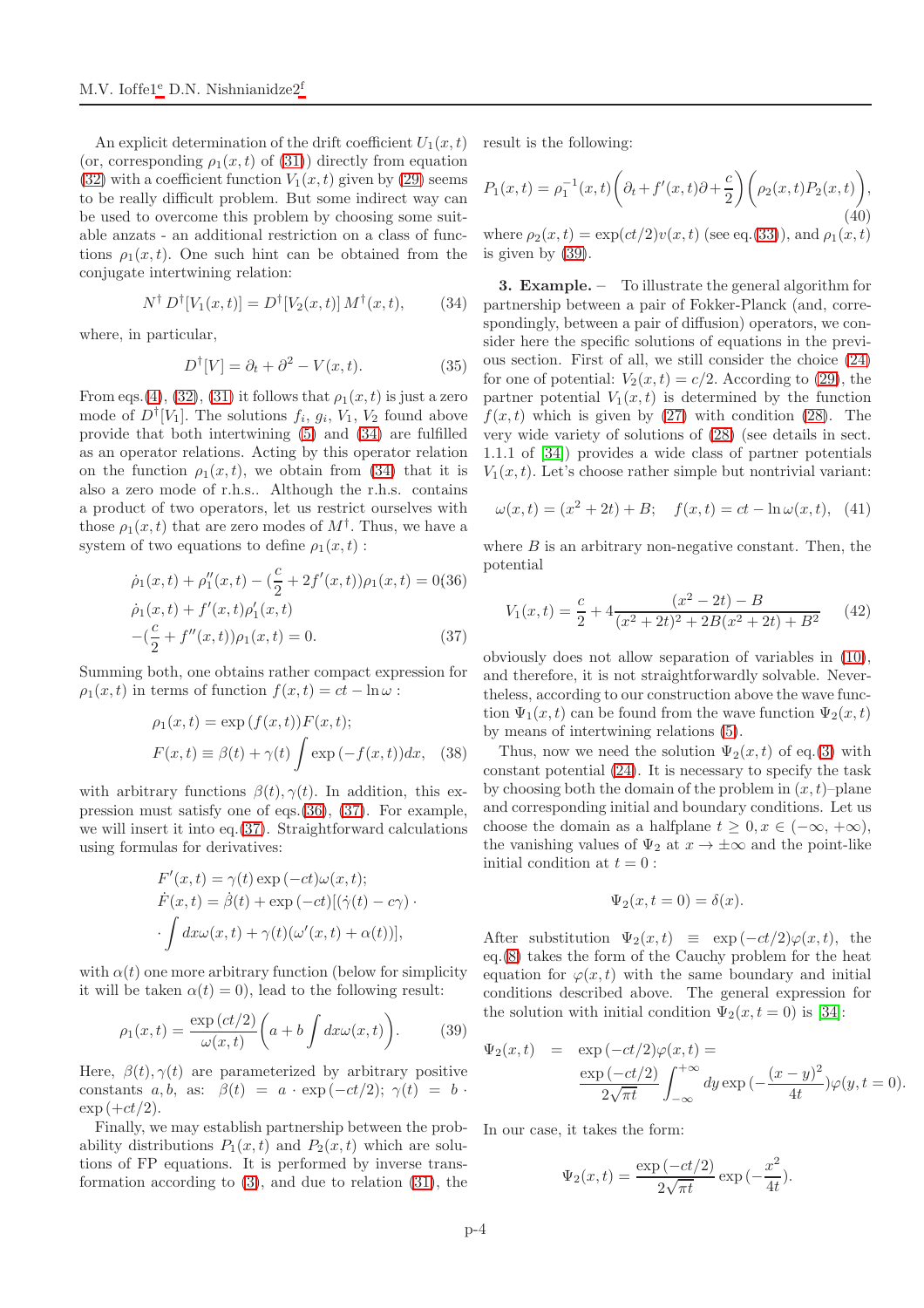According to intertwining relations [\(5\)](#page-1-3), the partner wave function  $\Psi_1(x,t)$  is obtained by action of the operator  $N(x, t)$  (see [\(30\)](#page-2-5)):

$$
\Psi_1(x,t) = (f'(x,t)\partial + \partial^2)\Psi_2(x,t) =
$$
  
=  $\left[\frac{x^2 - 2t}{4t^2} + \frac{x^2}{t(x^2 + 2t + B)}\right] \frac{\exp(-ct/2)}{2\sqrt{\pi t}} \exp(-\frac{x^2}{4t}).$ 

This is solution of eq.[\(10\)](#page-1-5) with potential  $(42)$  which nontrivially depends on both  $x$  and  $t$ .

The partnerships between pairs  $V_1$  with  $V_2$  and  $\Psi_1$  with  $\Psi_2$  can be extended to a partnership between drift coefficients  $U_1$  with  $U_2$ . However, it is necessary to remember that the same potential  $V(x,t)$  corresponds to a lot of functions  $U(x, t)$  given by a variety of solutions of eq.[\(32\)](#page-2-9). In particular, for the constant potential  $V_2(x, t) = c/2$  one may choose in [\(33\)](#page-2-10) such a solution  $v(x, t)$  that the drift coefficient  $U_2(x,t)$  does not depend on t:

$$
v(x,t) = \exp(\beta x - \beta^2 t); U_2(x,t) = -2\beta x; \ \beta = \sqrt{c/2}.
$$

In its turn, the particular form of  $U_1(x,t)$  can be calculated following the construction in the very end of the second section. Inserting the expression [\(41\)](#page-3-4) for  $\omega(x, t)$ into eq.[\(39\)](#page-3-2), we obtain:

$$
U_1(x,t) = -2\ln \rho_1(x,t) = -ct - 2\ln(x^2 + 2t + B)
$$

$$
-2\ln[a + b(\frac{1}{3}x^3 + 2tx + Bx)].
$$

In order to avoid non-physical (complex) values of  $U_1(x, t)$ , we may somehow restrict ourselves. For example, we may choose the vanishing free parameter  $b = 0$ , or another choice - to consider both partner problems with the drifts  $U_1(x,t)$  and  $U_2(x,t)$  on a half line  $x \geq 0$ .

4. Conclusions. – Long time ago, analytical methods of SUSY Quantum Mechanics were already used successfully in some problems of Classical Physics, and in particular, in study the well known Fokker-Planck equation [\[8\]](#page-4-7), [\[25\]](#page-4-24), [\[26\]](#page-5-0), [\[27\]](#page-5-1), [\[28\]](#page-5-2), [\[29\]](#page-5-3), [\[30\]](#page-5-4). In the present paper, this approach is continued by using modified ("asymmetric") intertwining relations for the Fokker-Planck operators. This modification of intertwining does not work for the spectral problem with the stationary Schrodinger equation, but it turned out to be useful here to solve (1 + 1)−dimensional Fokker-Planck equation. In particular, it allows to deal with drift coefficients nontrivially depending both on coordinates and time when the standard separation of variables is not possible. As usual for SUSY approach, intertwining relations establish the partnership between a pair of systems with different "potentials" and drift coefficients. If the problem for one (more simple) of these systems is solvable, the solution for the partner (more complicate) system is given by intertwining. In the second section above, the first system was chosen with a constant potential  $V_2$ , but its partner corresponds to a whole class of potentials  $V_1(x, t)$  nontrivially

depending on  $x$  and  $t$ . The specific solutions depend on the choice of boundary conditions in coordinate and on initial Cauchy conditions for  $t = 0$ . As far as we know, our algorithm with asymmetric intertwining is the first constructive method which provides analytical solutions of Fokker-Planck equation with both  $x-$  and t-dependence of drift coefficients. The example of the third section illustrates how this scheme works for a specific system.

Acknowledgments. – The work of M.V.I. was supported by RFBR Grant No. 18-02-00264-a.

## REFERENCES

- <span id="page-4-1"></span><span id="page-4-0"></span>[1] Fokker A. D., Ann. Physik (Leipzig) 43 (1914) 810.
- [2] Planck M., Sitzungsberichte der Königlich-Preussischen Akademie der Wissenschaften zu Berlin 24 (1917) 324.
- <span id="page-4-2"></span>[3] Risken H., The Fokker-Planck Equation. Methods of Solution and Applications, (Springer-Verlag, Berlin) 1989, 472 p.p.
- <span id="page-4-3"></span>[4] Gardiner C. W., Handbook of Stochastic Methods for Physics, Chemistry and the Natural Sciences, (Springer-Verlag, Berlin, Heidelberg) 2004, 415 p.p.
- <span id="page-4-4"></span>[5] van Kampen N. G., Stochastic Processes in Physics and Chemistry, (North-Holland, Amsterdam) 1992, 464 p.p..
- <span id="page-4-5"></span>[6] Gendenstein L. E. and Krive I. V., Sov. Phys. Usp. 28 (1985) 645.
- <span id="page-4-6"></span>[7] Cooper F., Khare A. and Sukhatme U., Phys. Rep. 251, 267 (1995).
- <span id="page-4-7"></span>[8] Junker G., Supersymmetric Methods in Quantum and Statistical Physics, (Springer-Verlag, Berlin) 1996, 172 p.p..
- <span id="page-4-8"></span>[9] Bagchi B. K., Supersymmetry in Quantum and Classical Mechanics (Chapman, Boca Raton) 2001, 222 p.p..
- <span id="page-4-10"></span><span id="page-4-9"></span>[10] Fernandez C D. J., *AIP Conf. Proc.* **1287** (2010) 3.
- <span id="page-4-11"></span>[11] Andrianov A. A. and Ioffe M. V., *J. Phys. A* **45** (2012) 503001.
- <span id="page-4-12"></span>[12] Infeld L. and Hull T. E., Rev. Mod. Phys. **23** (1951) 21.
- [13] Matveev V. B. and Salle M. A., *Darboux transformations* and solitons (Berlin: Springer) 1991, 120 p.p..
- <span id="page-4-13"></span>[14] Doktorov E. V. and Leble S. B., Dressing Method in Mathematical Physics (Dordrecht: Springer) 2007, 413 p.p.
- <span id="page-4-14"></span>[15] Andrianov A. A., Borisov N. V. and Ioffe M. V., Phys. Lett. A 105 (1984) 19.
- <span id="page-4-15"></span>[16] Andrianov A. A., Borisov N. V., Eides M. I. and Ioffe M. V., Phys. Lett. A 109 (1985) 143.
- <span id="page-4-17"></span><span id="page-4-16"></span>[17] Witten E., Nucl. Phys. B 188 (1981) 513.
- <span id="page-4-18"></span>[18] Ioffe M. V., J. Phys. A 37 (2004) 10363.
- [19] Ioffe M. V., *SIGMA (Symmetry, integrability and Geom*etry - Methods and Applications) 6 (2010) 075.
- <span id="page-4-20"></span><span id="page-4-19"></span>[20] Ioffe M. V. and Neelov A. I., *J. of Phys. A* **36** (2003) 2493.
- [21] Ioffe M. V. and Nishnianidze D. N., *Phys. Rev. A* 76 (2007) 052114.
- <span id="page-4-21"></span>[22] Ioffe M. V. and Valinevich P. A., J. of Phys.  $A$  38 (2005) 2497.
- <span id="page-4-22"></span>[23] Andrianov A. A. and Ioffe M. V., *Phys. Lett. B*  $255$  (1991) 543.
- <span id="page-4-23"></span>[24] Bagrov V. G. and Samsonov B. F., *Phys. Lett. A* 210 (1996) 60.
- <span id="page-4-24"></span>[25] Cannata F., Ioffe M. V., Junker G. and Nishnianidze D. N., J. Phys. A 32 (1999) 3583.